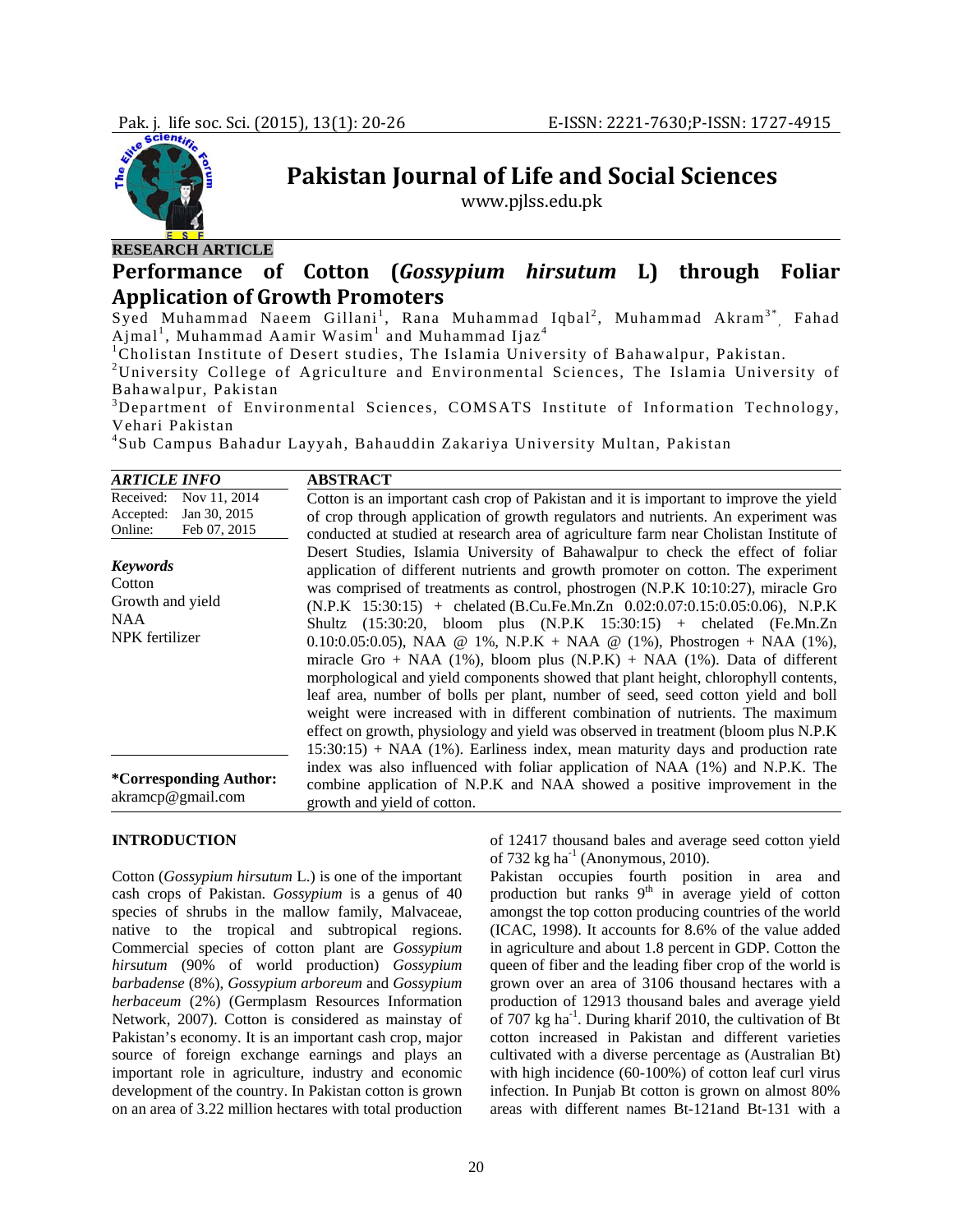range of segregation (10-20%) in the fields of Bt cotton (Anonymous, 2010).

Foliar application of growth regulators and nutrients is effective when sprayed alone (Hallikeri et al., 2002). Plant growth regulators are substances when added in small amounts modify the growth of plant usually by stimulating or inhibiting part of the natural growth regulation. These are considered as new generation of agrochemicals after fertilizers, pesticides and herbicides. Plant growth regulators are capable of increasing yield by 10-20% under laboratory conditions and 10-15% in the field conditions (Kumar, 2001). Plant growth regulators have positive effects on chlorophyll contents and fruiting nodes in cotton (Norton et al., 2005). Nitrogen (N) in one form or another account for about 80% of total mineral nutrients absorbed by plants (Marschner, 1995).

Naphthalene acetic acid (NAA) is a class of plant hormone that effect on growth and yield of crops and increased seed cotton yield significantly (Pothiraj et al., 1995). Nitrogen, phosphorus (P) and potassium (K) also act as growth regulators of plants and N is an essential nutrient for cotton that affects plant growth, fruiting and yield of crops (Boquet et al., 1994). Phosphorus enhanced crop growth, N and K uptake, total chlorophyll concentration and yield of cotton plant. Boll weight is an important yield determining factor that varies with P levels (Sawan et al., 2008). Potassium deficiency is a plant disorder that is most common on light, sandy soils, because  $K^+$  ions are highly soluble and will easily leach from soils without colloids (Datnoff et al., 2007). Keeping in view the above importance the study was planned to observe the effect of growth promoters especially commercially available on cotton and to find out the adequate amount of growth promoter like NAA and to check their combine effect with nutrients (N.P.K) on growth and physiology of cotton crop.

### **MATERIALS AND METHODS**

A field experiment was conducted to investigate the effect of different growth promoters on growth and physiology of cotton crop at Cholistan Institute of Desert Studies, Baghdad-ul-Jadeed Campus, The Islamia University of Bahawalpur, Pakistan during the year 2010 under irrigated conditions in the cottongrowing season. The growth promoters were naphthalene acetic acid (NAA) and N.P.K, and their combinations. In the experiment treatments were applied as:

 $T_0$  = Control,  $T_1$  = Phostrogen (N.P.K 10:10:27),  $T_2$  = Miracle Gro  $(N.P.K 15:30:15)$  + chelated (B.Cu.Fe. Mn.Zn  $0.02:0.07:0.15:0.05:0.06$ ,  $T_3 = N.P.K$  Shultz  $(15:30:20, T<sub>4</sub> = \text{Bloom Plus } (N.P.K 15:30:15) +$ chelated (Fe.Mn.Zn 0.10:0.05:0.05),  $T_5$  = NAA @ 1% =

 $N.P.K + NAA @ 1\%, T_7 = Phostrogen + NAA @ 1\%,$  $T_8$  = Miracle Gro + NAA @ 1%,  $T_9$  = Bloom plus  $(N.P.K) + NAA @ 1%$ 

The experiment was laid out in Randomized Complete Block Design (RCBD). There were three replicate for each treatment. Net plot size was  $3 \text{ m} \times 6 \text{ m}$ . All the treatments were applied at fifteen days intervals. Seed rate used was 10kg per acre. Weeding was performed at regular interval of fifteen days initially for three month after sowing. Crop was irrigated with canal water at regular intervals depending upon the climatic conditions. All the other agronomic practices were kept uniform and standard in all the treatments. For data collection four plants were selected from each treatment and labeled as A, B, C and D. The total plants in ten treatments and in three replicates were 120. Plant height was measured from base to top of the plant by using scale and recorded data regularly. Leaf area per plant was measured by leaf area meter. Chlorophyll contents leaves were estimated as SPAD-502 value. The chlorophyll contents of four tagged plants were recorded and then average was calculated. When cotton crop reached the stage of boll formation, bolls of tagged plants were also counted regularly and then average was taken.

Earliness Index was calculated with the formula described by Singh (2003).

Earliness index  $(\%)$  = Weight of seed cotton from first pick / Total seed cotton weight from all picks

Mean maturity date was calculated by the formula as proposed by Christids and Harrison (1955). Mean maturity date (MMD) =  $(W_1 \times H_1) + (W_2 \times H_2) +$ ………. + (Wn  $\times$  Hn) / W<sub>1</sub> + W<sub>2</sub> +………+ Wn

Production rate index was calculated from total seed cotton weight divided by the MMD (Saleem et al., 2010a).

Production rate index  $(g/day)$  = Total seed cotton weight (g) / Mean maturity date (days)

#### **Statistical analysis**

Data collected on different parameter during the course of this study were analyzed statistically by using MSTAT-C programme (Anonymous, 1986) for analysis of variance and means were separated using Fisher's protected least significant difference (LSD) test at 5% probability level (Steel et al., 1997).

### **RESULTS**

**Plant height (cm):** Plant height in all the treatments continued to increase from 45 days after sowing (DAS) towards the final harvest. There was 27.07% increased in bloom plus  $(N.P.K) + NAA \ @ 1\%$  treatment than control at 54 DAS. There was  $26.86\%$  increase in T<sub>9</sub> (bloom plus  $(N.P.K) + NAA \ @ 1\%$ ) treatment than control at 99 days of sowing. Treatment  $T<sub>9</sub>$  (bloom plus  $(N.P.K) + NAA \ @ 1\%$ ) had maximum plant height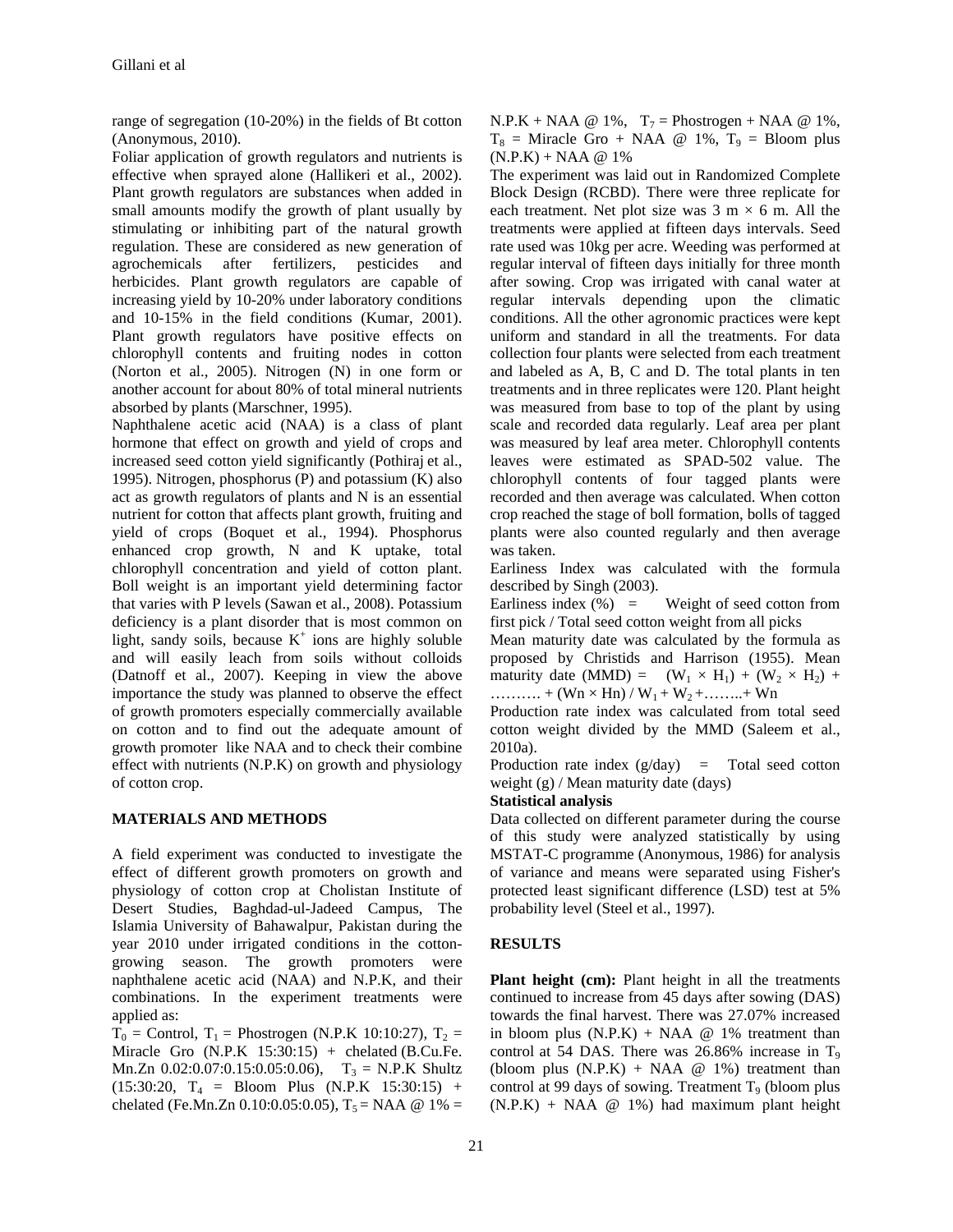(80.67) while control had lowest height (59). Treatments  $T_8$  (miracle Gro + NAA @ 1%),  $T_7$ (phostrogen + NAA  $@$  1%) and  $T_6$  (N.P.K + NAA  $@$ 1%) were at par with each other, but significantly differ with control (Table 4).

**Leaf area per plant**  $(cm^2)$ : Leaf area in all the treatments continued to increase from 45 DAS to 99 days after sowing and then gradually declined towards the final harvest. After 63 DAS, treatment  $T<sub>9</sub>$  (bloom plus (N.P.K) + NAA @ 1%) had highest leaf area (38.86) and treatment  $T_8$  (miracle Gro + NAA  $@1\%$ ) had (29.59) and control had lowest (25.97) value. After 108 DAS, there was 22.97% increase in  $T<sub>9</sub>$  treatment (bloom plus  $(N.P.K) + NAA \t Q 1\%$ ) than control (Fig. 1). Regression analysis suggests the dependence of seed cotton yield on leaf area (Table 2). Linear and positive correlation was observed between seed cotton yield and leaf area as shown in (Table 3).

**Chlorophyll content (SPAD-502 value):** Chlorophyll content in all the treatments continued to increase from 45 DAS to 90 DAS and then decreased towards the final harvest. At 108 DAS chlorophyll content per plant decreased in  $T_9$  (bloom plus  $(N.P.K) + NAA \ @ 1\%$ ) treatment (6.68%),  $T_8$  (miracle Gro + NAA  $\omega$  1%) treatment (6.01%) and  $T_7$  (phostrogen + NAA @ 1%) treatment had 8.64% (Fig: 2). The maximum chlorophyll content in  $T_8$  treatment might be due to the combine effect of nutrients (N.P.K) and growth regulators (NAA @ 1%). Regression analysis suggests the dependence of seed cotton yield on chlorophyll content (Table 2). Linear and positive correlation was observed between chlorophyll content and seed cotton yield (Table 3).

**Number of bolls per plant:** After 81 days of sowing, Maximum number of bolls  $3.33$  was recorded in T<sub>9</sub> (bloom plus  $(N.P.K) + NAA \ @ 1\%$ ) treatment, while minimum (1.50) was recorded in control. There was 62.35% increase in T<sub>9</sub> (bloom plus  $(N.P.K) + NAA \ @$ 1%) treatment than control. There was 57.02% increase

in T<sub>9</sub> (bloom plus  $(N.P.K) + NAA \ @ 1\%$ ) treatment than control at 90 DAS (Table 5). Regression analysis suggests the dependence of seed cotton yield on number of bolls per plant (Table 2). Linear and positive correlation was obtained between number of boll per plant and seed cotton yield (Table 3).

**Weight of seed cotton per open boll (g):** Weight of seed cotton per open boll showed that that weight of cotton per open boll was maximum  $(3.433)$  in T<sub>9</sub> (bloom plus  $(N.P.K) + NAA$  (1%) and minimum value (2.833) was calculated in control. While all other treatments were statistically at par each other. Treatment T<sub>6</sub> (N.P.K + NAA  $@$  1%) and T<sub>5</sub> (NAA  $@$ 1%) were also statistically at par with each other. Different growth regulator treatments increased weight of cotton significantly than control. There was 17.47% more weight of seed cotton per open boll in  $T<sub>9</sub>$  () treatment than control (Table 1).

**Weight of locules per open boll (g):** Results of experiment indicate that that weight of locule per open boll was maximum (1.367) in  $T_8$  (miracle Gro + NAA @ 1%) and minimum value (1.10) in control. Treatment  $T_5$  (NAA @ 1%) and  $T_7$  (phostrogen + NAA @ 1%) are statistically at par with  $T_8$  (miracle Gro + NAA  $\omega$  1%). All other treatments were statistically at par each other but significantly different with control. Treatment  $T_8$ (miracle Gro + NAA @ 1%) has 19.53% more weight of locule per boll then control (Table 1).

#### **Number of cotton seed per boll**

The number of cotton seeds per boll indicates that that numbers of seeds per boll are maximum (20.67) in treatment  $T_9$  (N.P.K (bloom plus) + NAA  $\omega$  1%) and minimum (15.0) in control where growth regulators was not applied. Different growth regulators treatments increased number of seeds per boll significantly than control. There is  $27.43$  numbers of seeds per boll in  $T<sub>9</sub>$ (bloom plus  $(N.P.K) + NAA \ @ 1\%$ ) than control (Table 1).

**Table 1: Effect of different growth promoters on weight of seed cotton per boll, weight of locules per boll, number of cotton seeds boll, seed cotton yield, earliness index, mean maturity date and production rate index in cotton.** 

| Treatments     | Weight of seed        | Weight of locules | Number of cotton                                | Seed cotton |               |             | Earliness Mean maturity Production rate |
|----------------|-----------------------|-------------------|-------------------------------------------------|-------------|---------------|-------------|-----------------------------------------|
|                | cotton per boll $(g)$ | per boll $(g)$    | seeds per open boll yield (kgha <sup>-1</sup> ) |             | index $(\% )$ | date (days) | index $(g/days)$                        |
| $T_{o}$        | 2.83 <sub>b</sub>     | 1.10 <sub>b</sub> | 15.33 de                                        | 1869.29 f   | 68.23         | 159.67      | 21.76f                                  |
| $T_I$          | $3.13$ ab             | $1.33$ ab         | 18.33 abc                                       | 2416.45 e   | 66.16         | 160.11      | 28.05 e                                 |
| T <sub>2</sub> | $2.96$ ab             | $1.23$ ab         | 15.67 de                                        | 2561.75 de  | 66.81         | 159.97      | 29.77 de                                |
| T <sub>3</sub> | 3.20ab                | $1.26$ ab         | 15.00 e                                         | 2407.48 e   | 61.76         | 161.03      | 27.78 e                                 |
| $\rm T_4$      | $3.06$ ab             | 1.30ab            | 17.33 bcde                                      | 2504.35 de  | 63.60         | 160.64      | 28.97 de                                |
| $T_5$          | $2.97$ ab             | $1.33$ ab         | 17.67 bcd                                       | 2902.60 bc  | 67.25         | 159.88      | 33.74 bc                                |
| $T_6$          | $3.00$ ab             | 1.20ab            | 17.67 bcd                                       | 2811.11 cd  | 65.56         | 160.23      | 32.60 cd                                |
| T <sub>7</sub> | $3.03$ ab             | $1.33$ ab         | 16.67 cde                                       | 2915.16 bc  | 64.39         | 160.48      | 33.76 bc                                |
| $T_8$          | $3.33$ ab             | 1.36a             | 19.33 ab                                        | 3180.67 ab  | 66.30         | 160.08      | 36.93 ab                                |
| $T_{9}$        | 3.43a                 | 1.30 ab           | 20.67a                                          | 3433.61 a   | 66.29         | 160.08      | 39.86 a                                 |
| LSD at $5\%$   | 0.57                  | 0.24              | 2.60                                            | 308.70      | <b>NS</b>     | <b>NS</b>   | 3.71                                    |

 $T_0$  = Control, T<sub>1</sub> = Phostrogen (N.P.K 10:10:27), T<sub>2</sub> = Miracle Gro (N.P.K 15:30:15) + chelated (B.Cu.Fe.Mn.Zn 0.02:0.07:0.15: 0.05:0.06);  $T_3 = N.P.K$  Schultz (20:30:15),  $T_4 = B$ loom Plus (N.P.K 15:30:15) + chelated (Fe.Mn.Zn 0.10:0.05:0.05),  $T_5 = NAA$ @ 1 % ;  $T_6$  = N.P.K + NAA @ 1%,  $T_7$  = Phostrogen + NAA @ 1%,  $T_8$  = Miracle Gro + NAA @ 1%,  $T_9$  = N.P.K (Bloom plus)  $+$  NAA  $@$  1%; N.S = Non Significant.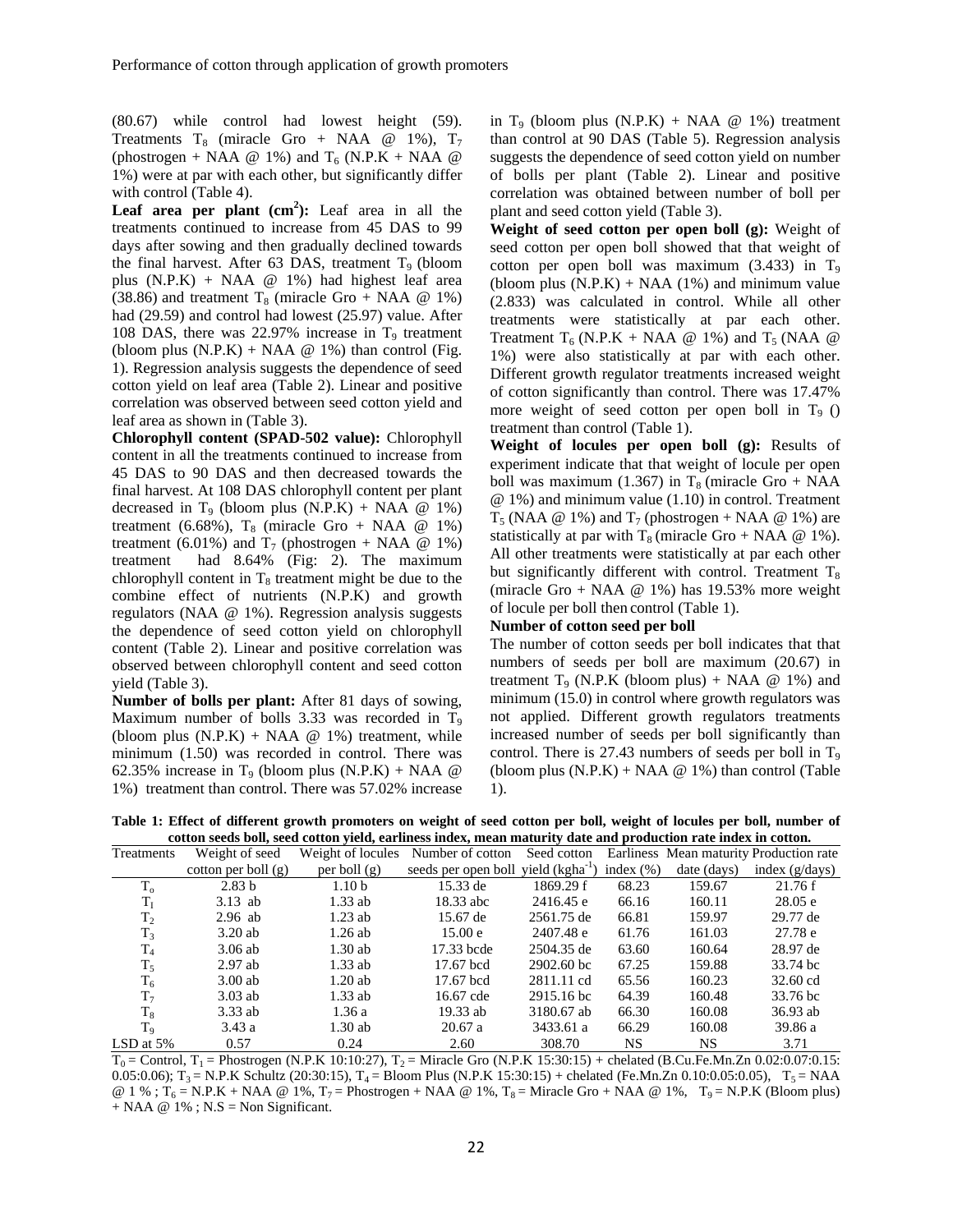|  | Table 2: Linear regression coefficients $(r^2)$ between seed |  |  |
|--|--------------------------------------------------------------|--|--|
|  | cotton yield and different parameters of cotton              |  |  |

| Characters                                 | Linear regression      |
|--------------------------------------------|------------------------|
|                                            | coefficient $(r^2)$    |
| SCY vs plant height                        | $0.3726$ <sup>NS</sup> |
| SCY vs leaf area per plant                 | $0.9215**$             |
| SCY vs Chlorophyll contents                | $0.7161*$              |
| SCY vs number of bolls per plant           | $0.8362*$              |
| SCY vs number of cotton seed per boll      | $0.6197^{NS}$          |
| SCY vs weight of seed cotton per open boll | $0.4923^{NS}$          |

 $SCY =$  seed cotton yield, NS: Non significant,  $* =$  Significant, \*\*= highly significant

**Table 3: Correlations coefficients (***r***) of physiological and morphological indices characterizing cotton grown under various growth promoters' treatments** 

| и сашилиз   |                    |             |             |  |  |  |
|-------------|--------------------|-------------|-------------|--|--|--|
| Parameters  | WSCB               | <b>NSPR</b> | <b>SCY</b>  |  |  |  |
| LA          | $0.60*$            | $0.68*$     | $0.96**$    |  |  |  |
| PН          | 0.61 <sup>NS</sup> | $0.67*$     | $0.61^{NS}$ |  |  |  |
| <b>NBPP</b> | $0.61*$            | $0.82*$     | $0.91**$    |  |  |  |
| Ch.C        | $0.57^{NS}$        | $0.75*$     | $0.85*$     |  |  |  |

Note: \* and \*\* significant at 0.05 and 0.01 levels, respectively;  $NS = non-significant$ ;  $PH = Plant height$ ;  $LA =$ Leaf area;  $NSPB =$  Number of seed per boll;  $SCY =$  Seed cotton yield; Ch.C = Chlorophyll content; NBPP = Number of bolls per plant; WSCB = weight of seed cotton per open boll

**Seed cotton yield (Kg/ha):** Seed cotton yield was maximum (3433.61) in treatment  $T_9$  (bloom plus (N.P.K) + NAA @ 1% and minimum (1869.29) in control. Different growth regulator treatments increased crop yield significantly than control. There was 45.56% more yield in treatment  $T_9$  (bloom plus  $(N.P.K) + NAA$  $@$  1%) than control. While  $T_1$  (phostrogen (N.P.K) 10:10:27)),  $T_4$  (bloom plus (N.P.K 15:30:15) + chelated  $(Fe.Mn.Zn \quad 0.10:0.05:0.05)$  and  $T_3$  (N.P.K Shultz (15:30:20) were statistically at par each other (Table 1). **Earliness index (%):** Earliness index showed that it decreased by the application of nutrients and growth promoters and their combined interaction (N.P.K + NAA  $\omega$  1%). In treatment T<sub>3</sub> (N.P.K Shultz (15:30:20) earliness index is low as compared to other treatments and control. In  $T_3$  (N.P.K Shultz (15:30:20) earliness index (61.76) which was 9.48% less as compared to control treatment (68.23). There was significant difference between control and other treatments. In  $T_7$ earliness index was 64.39 which were less as compared to control (68.23). In treatment  $T_4$  (bloom Plus (N.P.K) 15:30:15) + chelated (Fe.Mn.Zn 0.10:0.05:0.05)) earliness index is decreases (6.78%) as compared to control while all others treatments are also show significant difference with control (Table 1).

**Mean maturity date (days):** Mean maturity date was not effected and it showed non significant results. Mean maturity date was maximum (161.03) in treatment  $T_3$ (N.P.K Schultz 20:30:15) treatment and minimum (159.67) in control. Treatment  $T_8$  (miracle Gro + NAA



**Fig. 1: Effect of different growth promoters on leaf area per plant (cm2 ) in cotton** 

 $T_0$  = Control,  $T_1$  = Phostrogen (N.P.K 10:10:27),  $T_2$  = Miracle Gro (N.P.K 15:30:15) + chelated (B.Cu.Fe.Mn.Zn 0.02:0.07: 0.15:0.05:0.06);  $T_3$  = N.P.K Schultz (20:30:15),  $T_4$  = Bloom Plus (N.P.K 15:30:15) + chelated (Fe.Mn.Zn 0.10:0.05:0.05),  $T_5$  = NAA @ 1 %;  $T_6$  = N.P.K + NAA @ 1%,, $T_7$  = Phostrogen + NAA @ 1%,  $T_8$  = Miracle Gro + NAA @ 1%,  $T_9$  = N.P.K (Bloom plus) + NAA @ 1%



**Fig. 2: Effect of different growth promoters on SPAD value in cotton** 

 $T_0$  = Control,  $T_1$  = Phostrogen (N.P.K 10:10:27),  $T_2$  = Miracle Gro (N.P.K 15:30:15) + chelated (B.Cu.Fe.Mn.Zn 0.02:0.07: 0.15:0.05:0.06);  $T_3$  = N.P.K Schultz (20:30:15),  $T_4$  = Bloom Plus (N.P.K 15:30:15) + chelated (Fe.Mn.Zn 0.10:0.05:0.05),  $T_5$  = NAA @ 1 %;  $T_6$  = N.P.K + NAA @ 1%,  $T_7$  = Phostrogen + NAA @ 1%,  $T_8$  = Miracle Gro + NAA @ 1%,  $T_9$  = N.P.K (Bloom plus) + NAA @ 1%

 $@1\%$ ) and T<sub>9</sub> (N.P.K (Bloom plus) + NAA  $@1\%$ ) has same (160.08) mean maturity date and both showed similar results. Treatment  $T_7$  (phostrogen + NAA  $@$  1%) had 160.48 and  $T_5$  (NAA  $@$  1%) that was very close to control and in  $T_4$  (bloom Plus (N.P.K 15:30:15) + chelated (Fe.Mn.Zn 0.10:0.05: 0.05)) mean maturity date (160.64) was recorded. There was 0.60% more mean maturity date in treatment  $T_4$  (bloom Plus (N.P.K 15:30:15) + chelated (Fe.Mn.Zn 0.10:0.05:0.05)) than control. Application of N.P.K and growth promoter showed non significant results on mean maturity (Table 1).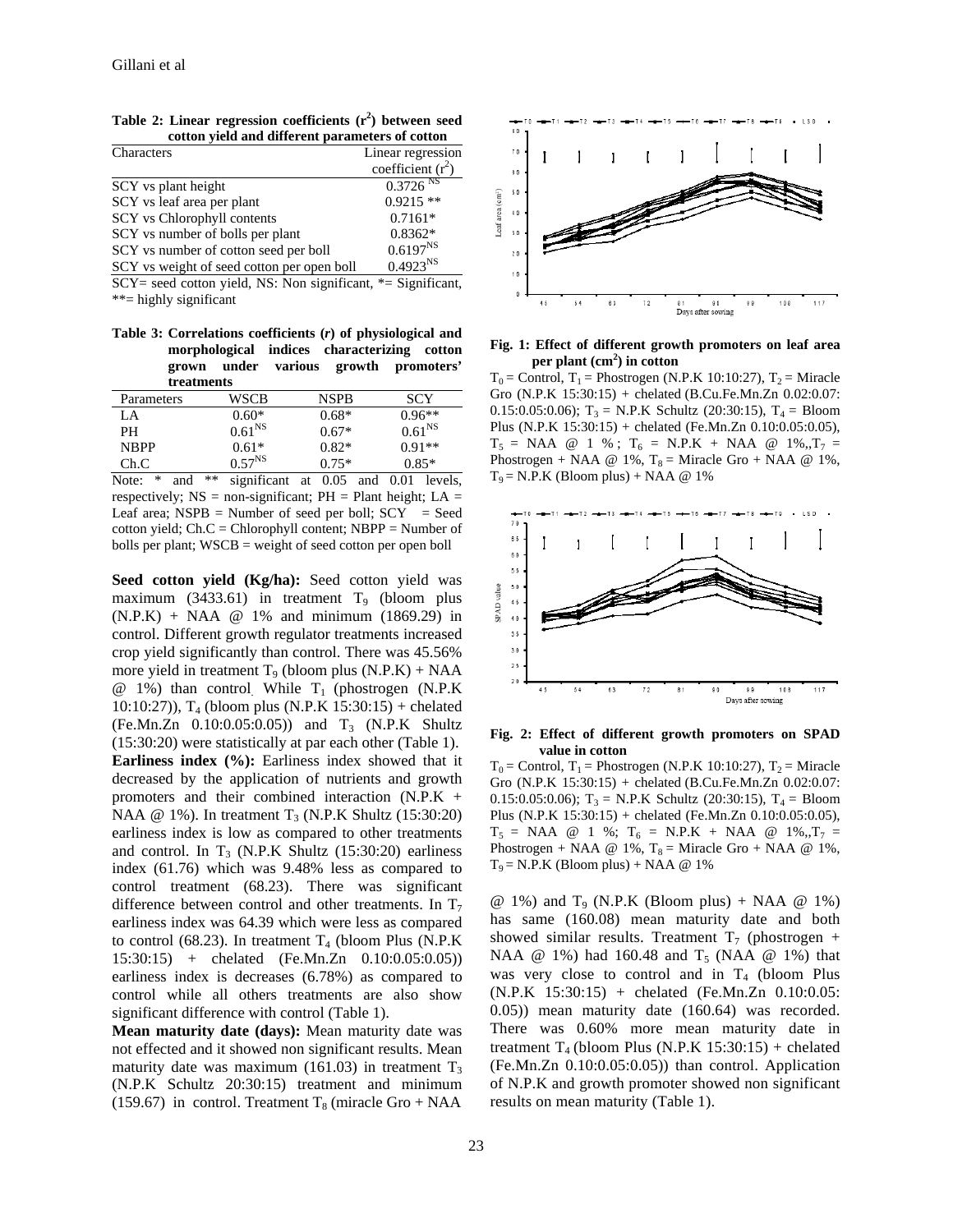**Table 4: Effect of different growth promoters on plant height (cm) in cotton**

| Treatments     | 45 DAS | 54 DAS             | 63 DAS             | <b>72 DAS</b> | 81 DAS              | <b>90 DAS</b>       | 99 DAS    | 108 DAS   | 117 DAS |
|----------------|--------|--------------------|--------------------|---------------|---------------------|---------------------|-----------|-----------|---------|
| $T_{o}$        | 23.33  | 28.50c             | 33.42 c            | 37.83 d       | 43.75 c             | 50.50d              | 59.00 d   | 63.89 d   | 67.02   |
| $T_{\rm I}$    | 27.58  | 33.58 <sub>b</sub> | 38.67 <sub>b</sub> | $41.67$ bcd   | $50.83$ bc          | $61.17$ abc         | 66.42 bcd | 71.27 bcd | 74.50   |
| T <sub>2</sub> | 27.33  | 33.67 b            | 39.25 ab           | $43.08$ bcd   | 52.83 ab            | $62.17$ ab          | 71.33 abc | 74.25 abc | 76.75   |
| $T_3$          | 26.50  | 34.08 b            | 38.25 bc           | 44.17 bcd     | 53.92 ab            | 64.00 ab            | 71.33 abc | 74.13 abc | 77.00   |
| $T_{4}$        | 28.19  | 33.42 b            | 38.58 <sub>b</sub> | 44.42 bc      | 53.67 ab            | 60.00 <sub>bc</sub> | 71.25 abc | 72.75 bcd | 75.33   |
| $T_5$          | 25.42  | 32.92 b            | $36.33$ bc         | 40.42 cd      | 49.58 <sub>bc</sub> | 56.50c              | 64.25 cd  | 68.82 cd  | 71.33   |
| $T_6$          | 25.75  | 32.92 b            | $39.08$ ab         | 45.58 bc      | 56.25 ab            | 65.58 a             | 76.42 ab  | 78.40 abc | 80.07   |
| T <sub>7</sub> | 27.75  | $32.08$ bc         | $36.83$ bc         | $42.67$ bcd   | $49.83$ bc          | 58.92 bc            | 66.42 bcd | 69.51 cd  | 78.42   |
| $T_8$          | 27.92  | $35.25$ ab         | 39.33 ab           | 47.33 ab      | 58.92 a             | 65.58 a             | 77.83 a   | 81.24 ab  | 83.08   |
| $T_{9}$        | 29.50  | 39.08a             | 43.92 a            | 52.17 a       | 56.08 a             | 66.50 a             | 80.67a    | 83.90 a   | 85.00   |
| LSD at $5%$    | N.S    | 4.13               | 5.05               | 6.47          | 7.68                | 5.42                | 10.16     | 10.09     | N.S     |

Means sharing the common letter in a column do not differ significantly from each other at p 0.05;  $T_0 =$  Control,  $T_1 =$  Phostrogen (N.P.K 10:10:27),  $T_2$  = Miracle Gro (N.P.K 15:30:15) + chelated (B.Cu.Fe.Mn.Zn 0.02:0.07:0.15:0.05:0.06);  $T_3$  = N.P.K Schultz  $(20:30:15)$ ,  $T_4$  = Bloom Plus (N.P.K 15:30:15) + chelated (Fe.Mn.Zn 0.10:0.05:0.05),  $T_5$  = NAA @ 1 %;  $T_6$  = N.P.K + NAA @ 1%,  $T_7$  = Phostrogen + NAA @ 1%,  $T_8$  = Miracle Gro + NAA @ 1%,  $T_9$  = N.P.K (Bloom plus) + NAA @ 1%; N.S = Non Significant,  $DAS =$ Days after sowing

| Treatments     | $-$<br>63 DAS     | <b>72 DAS</b>      | 81 DAS             | <b>90 DAS</b>      | <b>99 DAS</b>     | 108 DAS             | 117 DAS |
|----------------|-------------------|--------------------|--------------------|--------------------|-------------------|---------------------|---------|
| $T_0$          | 0.00 <sub>b</sub> | 1.25c              | 1.50d              | 2.41c              | 7.41c             | 8.65c               | 9.93    |
| $T_1$          | $0.33$ ab         | $2.33$ ab          | $2.16$ cd          | 3.08c              | $9.41$ bc         | $9.83$ bc           | 12.03   |
| $T_2$          | 0.00 <sub>b</sub> | $1.75$ abc         | 2.50 <sub>bc</sub> | 2.91c              | 9.75 <sub>b</sub> | 10.67 <sub>b</sub>  | 11.43   |
| $T_3$          | 0.00 <sub>b</sub> | $2.50$ ab          | $1.91$ cd          | 2.91c              | 9.83 <sub>b</sub> | 11.17 <sub>b</sub>  | 11.60   |
| T <sub>4</sub> | $0.33$ ab         | 2.58a              | $2.16$ cd          | 3.41 bc            | $10.50$ ab        | $10.26$ bc          | 11.93   |
| $T_5$          | $0.25$ ab         | $2.33$ ab          | $3.00$ ab          | 4.00 <sub>bc</sub> | $10.25$ ab        | 11.92 b             | 12.50   |
| $T_6$          | $0.33$ ab         | $1.83$ abc         | $2.33$ bc          | 3.33c              | $11.50$ ab        | 10.47 <sub>bc</sub> | 12.17   |
| $T_7$          | $0.25$ ab         | 2.16ab             | $2.41$ bc          | 2.66c              | 9.91 <sub>b</sub> | 10.17 <sub>bc</sub> | 11.17   |
| $T_8$          | 0.58a             | 1.66 <sub>bc</sub> | $2.33$ bc          | $5.08$ ab          | 11.42 ab          | 11.75 b             | 12.60   |
| T <sub>9</sub> | $0.33$ ab         | 2.58a              | 3.33a              | 6.08a              | 12.17a            | 14.50a              | 14.27   |
| LSD at $5\%$   | 0.33              | 0.84               | 0.74               | 1.69               | 2.09              | 1.95                | N.S     |

Means sharing the common letter in a column do not differ significantly from each other at p 0.05;  $T_0 =$  Control,  $T_1 =$  Phostrogen (N.P.K 10:10:27),  $T_2$  = Miracle Gro (N.P.K 15:30:15) + chelated (B.Cu.Fe.Mn.Zn 0.02:0.07:0.15:0.05:0.06);  $T_3$  = N.P.K Schultz  $(20:30:15)$ ,  $T_4 =$  Bloom Plus (N.P.K 15:30:15) + chelated (Fe.Mn.Zn 0.10:0.05:0.05),  $T_5 = NAA \otimes 1\%$ ;  $T_6 = N.P.K + NAA \otimes 1\%$  $1\%, T_7$  = Phostrogen + NAA @ 1%,  $T_8$  = Miracle Gro + NAA @ 1%,  $T_9$  = N.P.K (Bloom plus) + NAA @ 1%; N.S = Non significant,  $DAS = Days$  after sowing

**Production rate index (g/day):** Different nutrients and growth promoters' treatments increased the production rate index significantly than control  $(T_0)$ . Treatment  $T_8$ (Miracle Gro +NAA @ 1%) has 36.93 production rate while treatment  $T_9$  (N.P.K (Bloom plus + NAA  $@1\%$ ) has 39.86 that was statistically at par each other. Treatment  $T_6$  (N.P.K + NAA @ 1%) and  $T_7$ (phostrogen + NAA  $@$  1%) are also at par each other but significantly different from control.  $N.P.K + NAA$ combine interaction show more significant results as compared to only (N.P.K) treatment (Table 1).

**Regression and correlation analysis:** Regression analysis indicate that regression between leaf area, chlorophyll contents, number of bolls per plant were significant, however regression between plant height and seed cotton yield were non significant (Table 2). The correlation coefficients (*r*) between different growth and yield clearly showed a significant positive relationship between leaf area, number of boll per plant and seed cotton yield. The correlations between the plant height and seed cotton yield were non significant (Table 3).

#### **DISCUSSION**

Crop responses to interaction between plant growth regulators and nutrients show that this interaction effected the crop growth, development and physiology (Mir et al., 2010). In the present study application of growth regulators and nutrients significantly increased the plant height and number of bolls per plant (Table 4, 5). Previously, Delwar (2010) studied the effect of N.P.K on growth and concluded that number of leaves per plant increased with increasing nutrient concentration. Similar, results were reported by Mir et al. (2010) that number nodes per plant and leaf area were affected significantly by the application of growth regulators and nutrients. Chlorophyll contents were also enhanced by the effect of nutrient like potassium and phosphorus on cotton crop (Zakaria et al., 2011), Similar results were recorded in our experiment (Fig. 2). Number of seeds per boll was yield component increased with an increase in nitrogen (Ali and Sayed, 2001). Results of present experiment indicated that yield and yield components improved by application of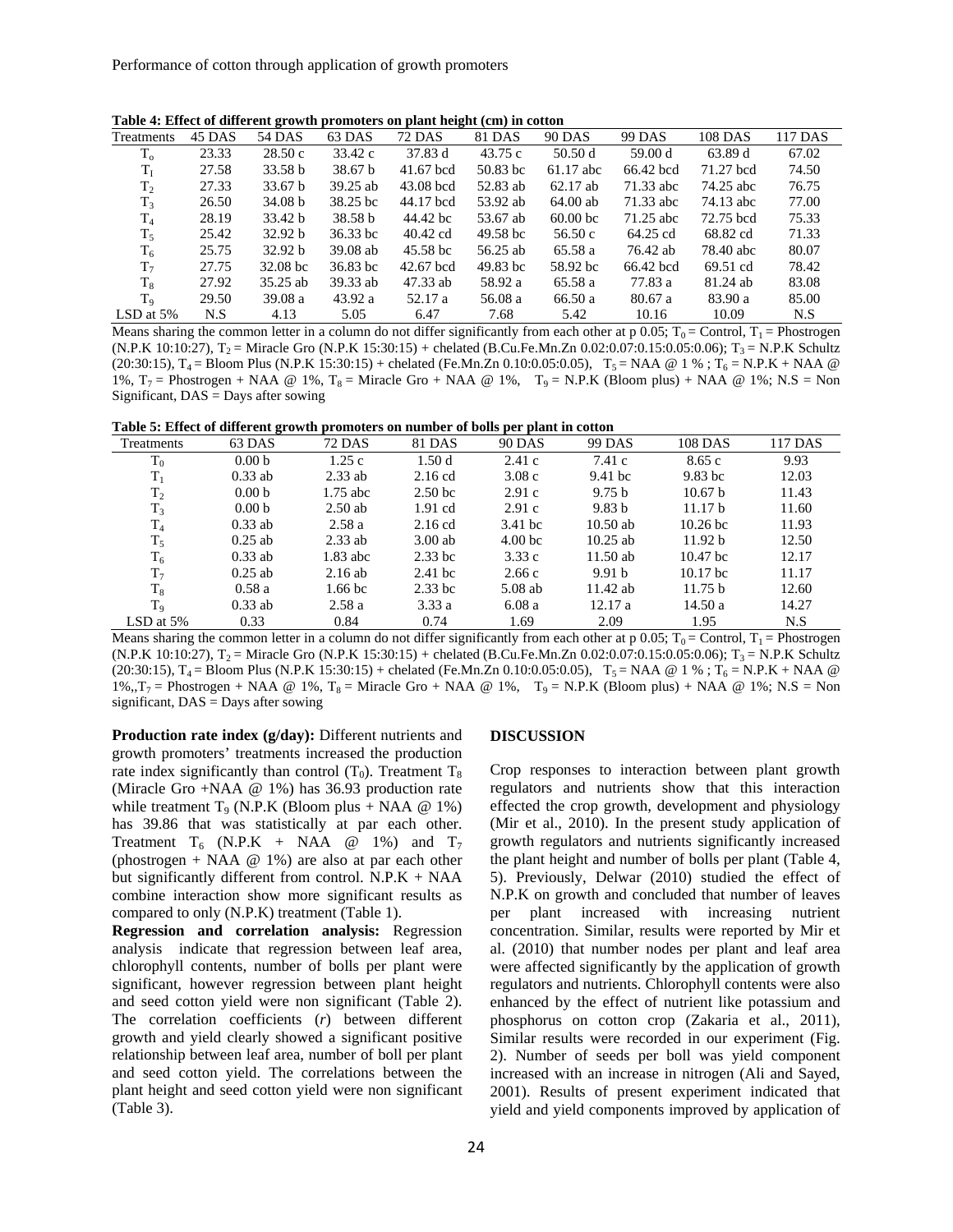NAA and N.P.K (Table 1). Mohsen and Baniaini (2008) from an experiment concluded that foliar spray of nitrogen increased the boll number, boll weight and seed cotton. Similar findings were observed in our study (Table 1). Some derived parameters like earliness index were also increased K application, however, significant results were obtained in the first season only (Sawan et al., 2008). Mean maturity period decreased with increasing phosphorus levels and they also found that production rate index was influenced by phosphorus fertilizers application. In another study, increase in phosphorus level decreased the production rate index (Saleem et al., 2010b). Although, in our experiment, earliness index and mean maturity date were not affected by application of growth regulator and nutrients and maximum production rate index was recorded where both NPK and NAA were applied (Table 1). The correlation coefficients (*r*) between different physiological characteristics clearly showed a significant positive relationship between numbers of bolls per plant. Frankenberger and Arshad (1995) in an experiment also concluded that plant growth parameters significantly were increased by the application of growth regulators.

### **Conclusions**

All the growth and yield parameters are affected significantly with these treatments. The combine treatments of  $NAA + N.P.K$  show more significant results as compared to only single treatment. Plant height, leaf area, number of nodes per plant and yield parameters is affected with growth regulators and nutrients and their combine effect. It is also concluded that earliness index, mean maturity days and production rate index also affected by the foliar application of growth promoter NAA and nutrients (N.P.K). Application of bloom plus  $(N.P.K) + NAA \ @ 1\%$  show more significant results as compared to control and others treatments.

### **REFERENCES**

- Anonymous, 1986. MSTATC. Microcomputer Statistical Programme. Michigan State University, Michigan, Lansing, USA.
- Anonymous, 2010. Economic Survey of Pakistan. (2009-10). Finance Division, Economic Advisory Wings Islamabad, Pakistan, pp: 16- 17.
- Ali SA and AE Sayed, 2001. Effect of sowing dates and nitrogen levels on growth, earliness and yield of Egyptian cotton cultivar Giza 88. Egypt Journal of Research, 79: 221-232.
- Boquet DJ, Moser EB and GA Breitenbeck, 1994. Boll weight and within-plant yield distribution in field-grown cotton given different levels of nitrogen. Agronomy Journal, 86: 20-26.
- Christids RG and GJ Harrison, 1955. Cotton Growing Problems. McGraw-HiIl Book, New York, USA, pp: 16.
- Datnoff LE, WH Elmer and D Huber, 2007. Mineral Nutrition and Plant Disease, American Phytopathological Society, St. Paul, MN, USA, pp: 278.
- Delwar HMD, 2010. Institute of Tropical Agriculture, University Putra Malaysia 43400 Serdang, Selangor, Malaysia effects of nitrogen, phosphorus and potassium levels on Kena (*Hibiscus cannabinus* L.) growth and photosynthesis under nutrient solution. Journal of Agriculture Science, 2: 49-50.
- Frankenberger WT and M Arshad, 1995. Phytohormones in soils microbial production and function. Marcel Dekker, New York, USA, pp: 503.
- Germplasm Resources Information Network 2007. "Gossypieae L." United States Department of Agriculture. (http://www.ars-grin.gov/cgibin/npgs/html/genus.pl?5113 assessed on 27- 03-2012).
- Hallikeri SS, HL Halemani and BM Khadi, 2002. Integrated foliar nutrition for yield maximization of rainfed cotton. Karnataka Journal of Agriculture Science, 15: 562-565.
- International Cotton Advisory Committee (ICAC), 1998. Organic cotton production IV, pp: 3-7.
- Kumar KKA, 2001. Effect of plant growth regulators on morpho-physiological traits and yield attributes in hybrid cotton (*Gossypium hirsutum* L.). M.Sc. (Agri.) Thesis, University of Agricultural Sciences, Dharwad, India.
- Mohsen S and E Baniaini, 2008. Members of Scientific Staff Investigation of Nitrogen and Boron Effects on Cotton Properties in Iran Tehran Agricultural and Natural Resources Research Center, Islamic Republic of Iran, pp: 01.
- Mir MR, M Mobin NA Khan, MA Bhat, NA Lone, KA Bhat, SM Razvi, SA Wani, N Wani, S Akhter, S Rashid, NH Masoodi and WA Payne, 2010. Crop Responses to Interaction between plants growth regulators and nutrients. Journal of Phytology, 10: 09-19.
- Marschner H, 1995. Mineral nutrition of higher plants. Second Edition. Academic Press, London, UK, pp: 889.
- Norton LJ, H Clark, Borrego and B Ellsworth, 2005. Evaluation of two plant growth regulators from LT Biosyn Arizona Cotton Report. pp: 142.
- Pothiraj P, NT Jaganathan, R Venkataswamy, M Premshekhar and S Purushothaman, 1995. Effect of growth regulators in cotton cv. MCU-9. Madras Agriculture Journal, 82: 283- 284.